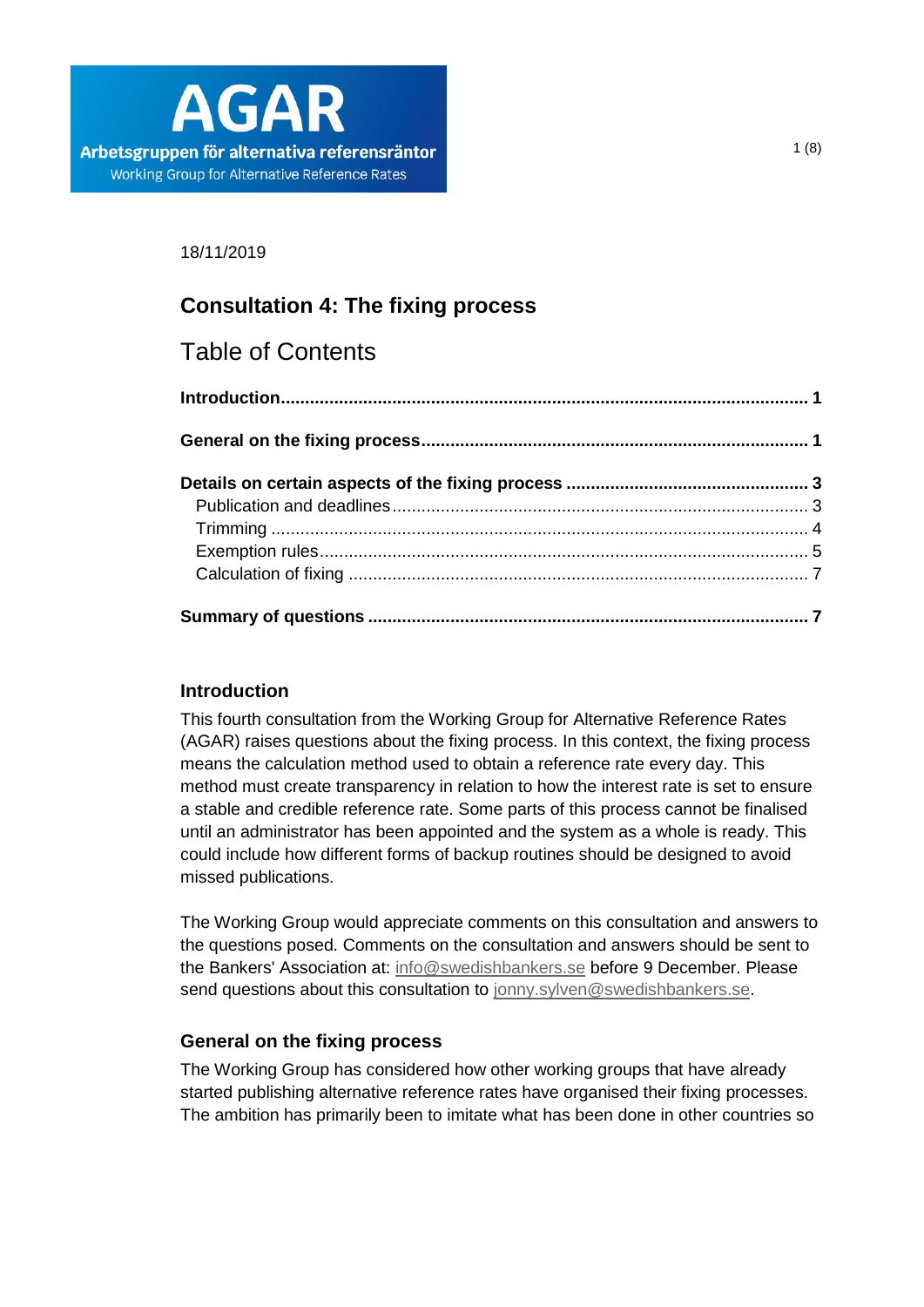that users recognize the process. Additionally, the development of the fixing process for Stibor has been used to develop the process for the new Swedish alternative reference rate.

Certain features are recurring in currency areas where unsecured transactions have been used as supporting data for the new interest rate. Sweden has chosen a definition of the interest rate which is similar to the definitions used in the UK, Euroland and Denmark. AGAR has therefore mainly looked at these areas for inspiration.

The model is based on the premise that a few banks are reporting banks. These banks accept deposits, and the transactions that lead to the deposits and meet the requirements in the definition are reported to an administrator. Transactions can be reported until a few hours before the interest rate is published, usually on the morning of the day following the transaction date. The subject matter of regulation in this context is which banks should be reporting banks, what is required of these banks, when new banks can be included, and when banks should no longer be allowed to continue reporting. It may also be reasonable to regulate the procedure of voluntary exits. If the reporting is required by an authority, central bank, special rules apply to reporting.

The transactions themselves must meet specific requirements set out in the definition. The definition is general, but the transactions are usually transferred using automated systems that require precise definitions of counterparties, type of debt, etc. These must be specified in the regulatory framework.

It is important to have control functions for this system. If reporting is part of regulatory reporting, standardized control functions can be used. However, there must also be functions for action if anything goes wrong. These should also be designed so that the errors can be detected before publication. If the errors are detected, there must also be procedures for action. Control procedures must be in place both for the reporting banks and the administrator. In general, there should also be backup procedures to take care of situations in case of errors. Where incorrect reporting is detected after publication, there are usually refixing procedures, i.e. the fixing is repeated. It is also possible that communication between reporting banks and the administrator fails, that an individual bank is unable to report, or that the administrator cannot accept the contributions in a conventional manner. Backup procedures must be in place for all these situations.

There are usually three areas that need to be regulated when the fixing is calculated:

• Trimming the number of transactions: various methods exist to remove the transactions with the highest and lowest interest rates, respectively. This method is used mainly to reduce the possibility of manipulation and has been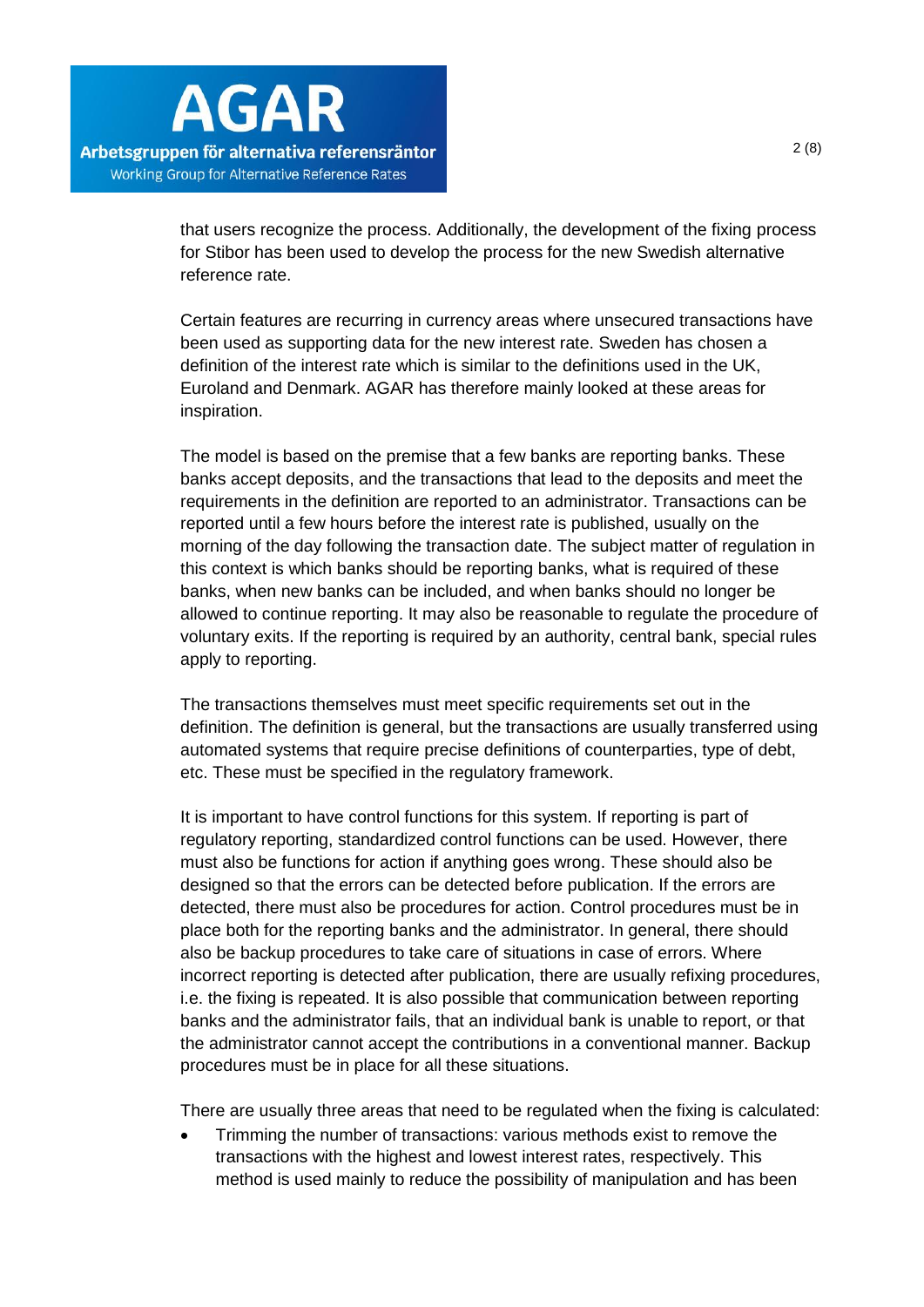

used for Ibors (including Stibor) and now also for the alternative reference rates. One effect of removing the highest and lowest interest rates is that volatility ought to decrease. This area is described in detail below.

- Calculation of fixing: Usually, the fixing is calculated as a volume-weighted average of the remaining interest rates following trimming. There is no reason for Sweden to deviate from this.
- Exemption rules: In relation to reference rates based on transactions, there are often rules on how to calculate the interest rate if supporting data for traditional calculation of the interest rate is insufficient. Sweden will also have such rules, described in detail below.

Once the calculation of the interest rate has taken place, it is published. How and when this should be done, as well as the procedures for dealing with this also form part of the fixing process. It has become evident that in countries where alternative reference rates have been introduced, publication has contained not only data on the interest rate, but also data on the underlying transaction volume, whether alternative calculation methods have been used, etc. Below is a description of what we propose should be reported in Sweden.

# <span id="page-2-0"></span>**Details on certain aspects of the fixing process**

## <span id="page-2-1"></span>**Publication and deadlines**

It has become a standard that the new alternative reference rates are published in the morning the trading day following the transactions upon which the interest rates are based. Based on what is standard abroad, the Swedish alternative reference rate should be published at 9 a.m. on the day following the transactions. This time has been selected also based on when the markets open in Sweden.

Publication should be through normal channels such as Bloomberg, Reuters and the like, and by the administrator. The details of the procedure will be clarified after the administrator has been appointed.

The fixing is proposed to be based on transactions that occurred the day before publication. This means that banks can submit transactions for the period from 7 a.m. on the day before the publication until 7 a.m. on the day of publication. Studies have showed that the vast majority of all transactions that meet the requirements of the definition take place during business hours, which is not the case for the more global currencies, where transactions take place, to a greater extent, 24 hours a day.

The following information is proposed to be published together with the publication of the interest rate every day:

The current interest rate expressed with three decimals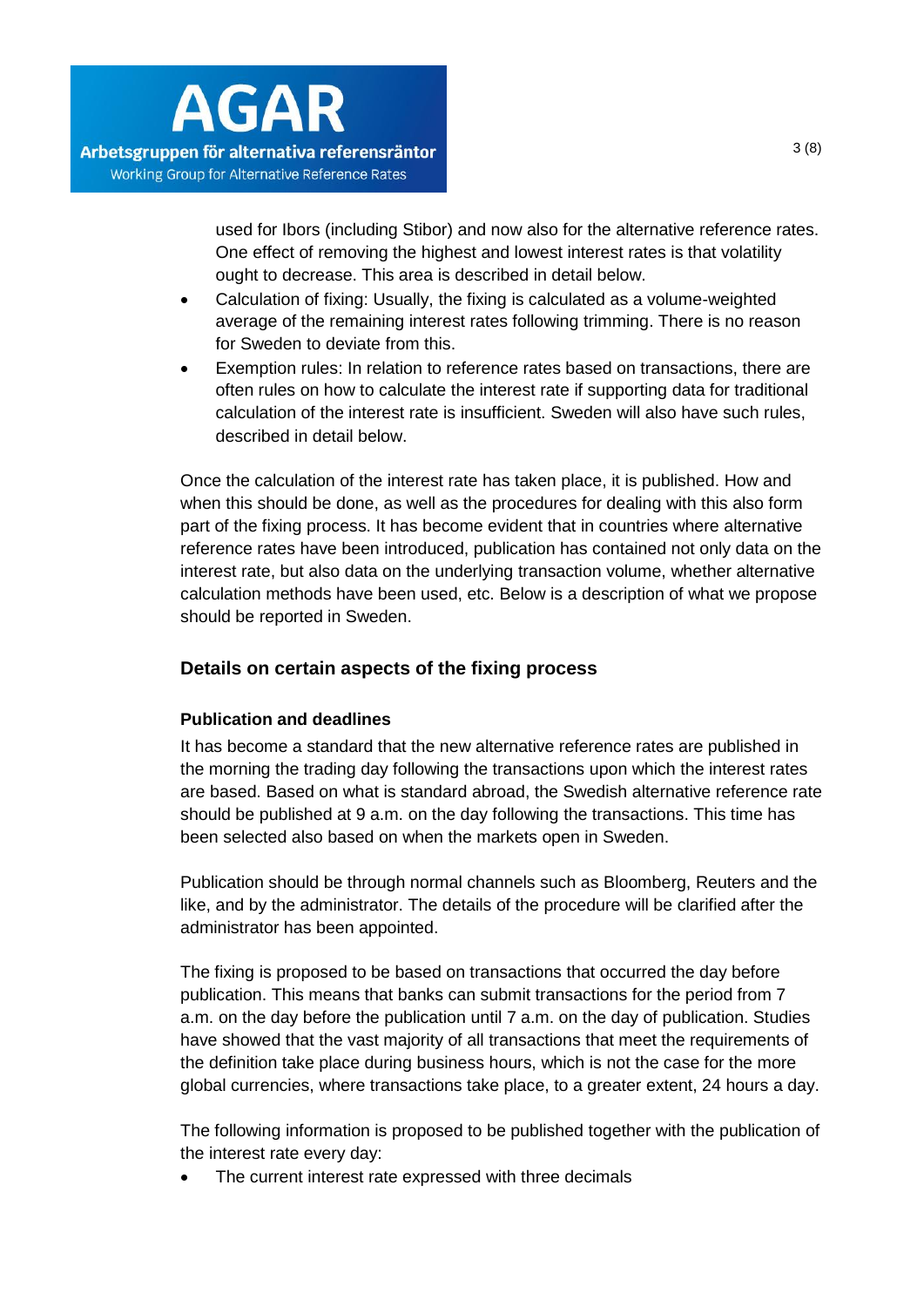

- Number of transactions on which the calculation is based, before trimming
- Daily turnover before trimming
- Number of banks that have contributed at least one transaction
- Current calculation method. It should always be indicated whether the ordinary method or the exemption rule has been used.

Regardless of the magnitude of security checks introduced in the fixing process, there is still a probability that errors will arise. Errors that can arise are that the wrong transactions are submitted to the administrator, that not all transactions are submitted to the administrator, that transactions that do not meet the criteria are submitted or that the administrator processes the transactions incorrectly. If errors are detected before 11 a.m. and where the error caused an error of three or more points in the fixing, a refixing should take place without any other considerations. This is proposed to take place at 12 noon. This means that errors detected after 11 a.m. will never lead to a refixing. If the error does not affect the fixing by three points or more, no refixing will take place either. The refixing must be calculated according to the exact same rules as for ordinary fixing in regard of trimming and exemption rules. The interest rate determined by refixing must apply as a reference rate for the current date in the same way as an ordinary fixing.

Less frequently, some kind of compilation of errors will be reported. This may relate to errors that did not prompt a refixing.

# **Questions**

- Do you think there is an alternative, better timing for publication?
- Does the content of the proposed daily publication appear to be what you are interested in, or do you think anything should be removed or added?
- Do you think that the refixing regulations are relevant to the Swedish market and in line with what applies to other reference rates?

# <span id="page-3-0"></span>**Trimming**

Trimming is proposed to take place so that transactions corresponding to 25% of turnover are removed. The removal is done by aggregating the turnover of each unique interest rate, and turnover equivalent to 12.5 percent of the highest interest rates and 12.5 percent of the lowest interest rates is removed. The average of the remaining 75 percent of that turnover is then calculated.

A review of the series of transactions collected from 1 December 2015 – 30 August 2019 shows that the changes in the interest rate level are marginal most of the time. The trimming is significant at year-ends as well as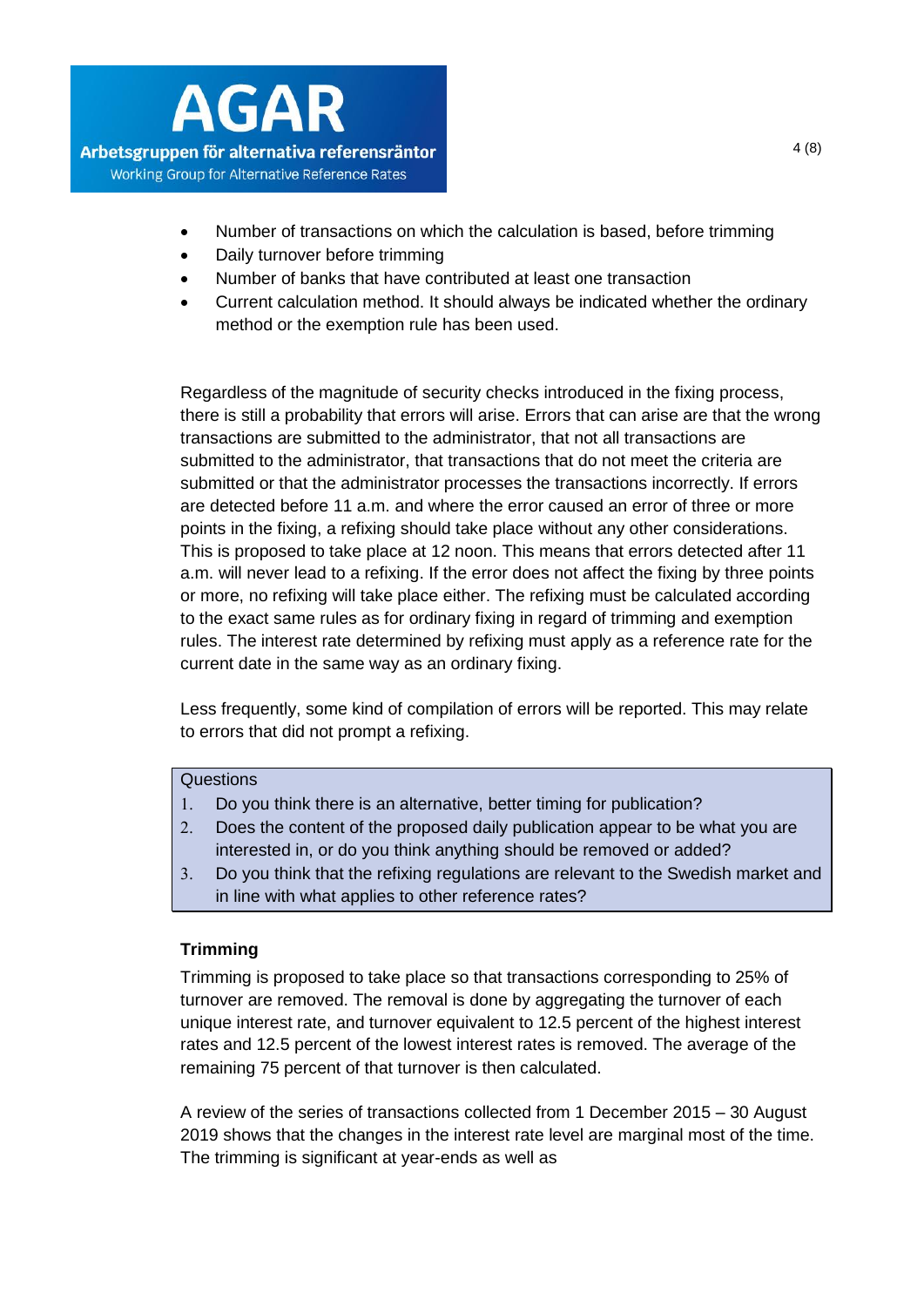

on a few other occasions where the deviation in reported interest rates was greater than normal.

In the UK and Euroland, the trimming removes 50% of turnover. The daily turnover on which these interest rates are based amounts to the equivalent of around SEK 340 billion for Euroland and SEK 500 billion for the UK. The daily turnover of the transactions that Sweden intends to base its interest rate on has been approximately SEK 25 billion. There are currently no problems with removing 50% of the supporting data since a reassuring amount of transactions would remain. However, the regulatory framework must be designed for situations where the financial system may be under stress and where the system lacks overliquidity, which it currently does not. Therefore, a more cautious approach to trimming is selected.

#### **Questions**

- Do you think that this trimming of the time series will lead to increased confidence in the interest rate compared with having no trimming?
- <span id="page-4-0"></span>5. Do you have alternative suggestions?

### **Exemption rules**

The exemption rules are intended to reduce the risk that an interest rate cannot be published. In other currency areas, the rules have consisted of conditions and rules on how to calculate the interest rate in case of an exemption. The Working Group sees no reason to change this in any way.

The condition is usually designed so that if the supporting data is insufficient, the exemption rule shall apply. In currency areas with very extensive supporting data where the number of banks that provide the supporting data is too small, the exemption rule may also be used.

The Working Group proposes that the daily turnover be used to measure the minimum size of the supporting data. In addition, the reporting must originate from at least three banks. The condition for the use of an exemption rule is therefore that pre-trimming daily sales should be below 2 billion or that there are fewer than three banks reporting. If the exemption rule is used, no trimming should take place.

The countries that base their alternative interest rate on unsecured transactions have designed various ways of calculating the interest rate. There is therefore no uniform standard that can be used. Below, the Working Group describes two models that could be used as exemption rules in Sweden. The Working Group can see pros and cons with both sets of rules and therefore requests views on which of the models would be most appropriate for Sweden.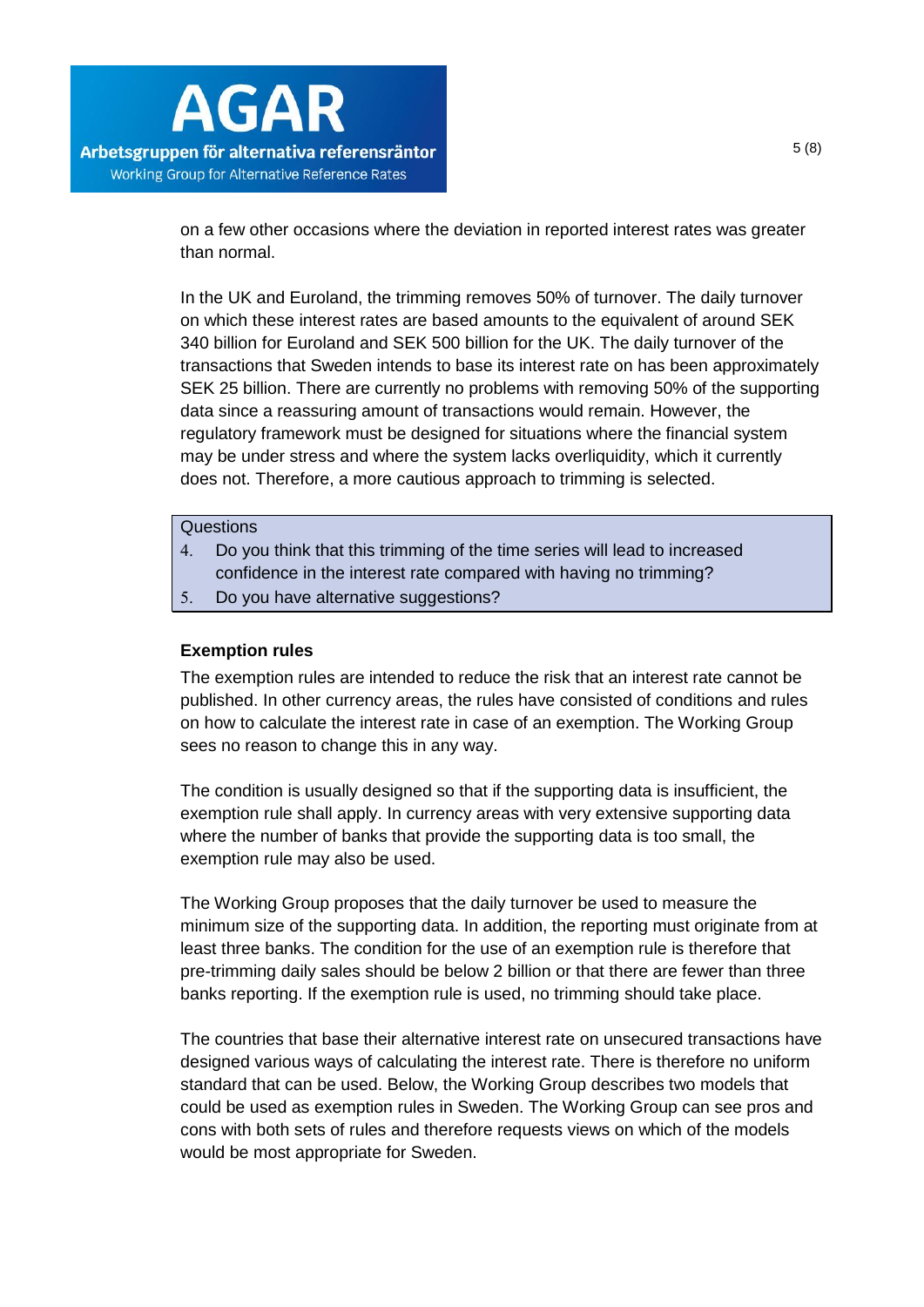# *Model 1: The BoE model*

In this version of the exemption rule, the interest rate is calculated as the current repo rate, plus an unweighted spread average of the alternative reference rate for the last five publishing days and the repo rate for the same days. The highest and lowest spread is removed from the average calculation. This is a rule that has advantages in a situation of financial stress where the central bank changes the reference rate. However, the rule is less appropriate if it is to be applied to weak supporting data as at the last trading day of the year. On that day, historical interest rates are much lower than the rest of the days of the year. If this exemption rule were to be applied on that day, the interest rate would be significantly higher than if the normal calculation rule were used. The outcomes could vary by several percentage points.

# *Model 2: ECB model*

In this model, if the supporting data is too weak one day, the most recently published interest rate is weighted so that the supporting data is upweighted to the minimum approved level of turnover (2 billion) and the minimum number of reporting banks (three). This involves the following, with calculation examples:

• If turnover is less than 2 billion

If the number of banks is three or more, but turnover is only 1.5 billion, for example, the most recently published interest rate on the previous day must be included in the calculation. The interest rate from the previous publication is then weighted in as 25 percent *(= (2 billion – 1.5 billion) / 2 billion*) and the interest rate for the current day as 75 percent (*=1.5 billion / 2 billion*). The weighted interest rate is the fixing for the day.

• If the number of banks is less than three

If turnover is 2 billion or more, but the number of reporting banks is, for example, two, the most recently published interest rate on the previous day must be included in the calculation. The interest rate from the previous publication is then weighted in as 1/3 (equivalent to 1 missing bank) and the interest rate for the current day as 2/3 (corresponding to 2 reporting banks). The weighted interest rate is the fixing for the day.

If both the turnover and number of banks is too small

If turnover on the relevant day is 1.5 billion and the number of reporting banks is only two, the fixing for the day is calculated in two stages. At step 1, the method above is applied to calculate the interest rate with respect to volume. At step 2, the fixing is then calculated by weighting the interest rate resulting from stage 1 with regard to the number of reporting banks.

The above method is illustrated below with an example.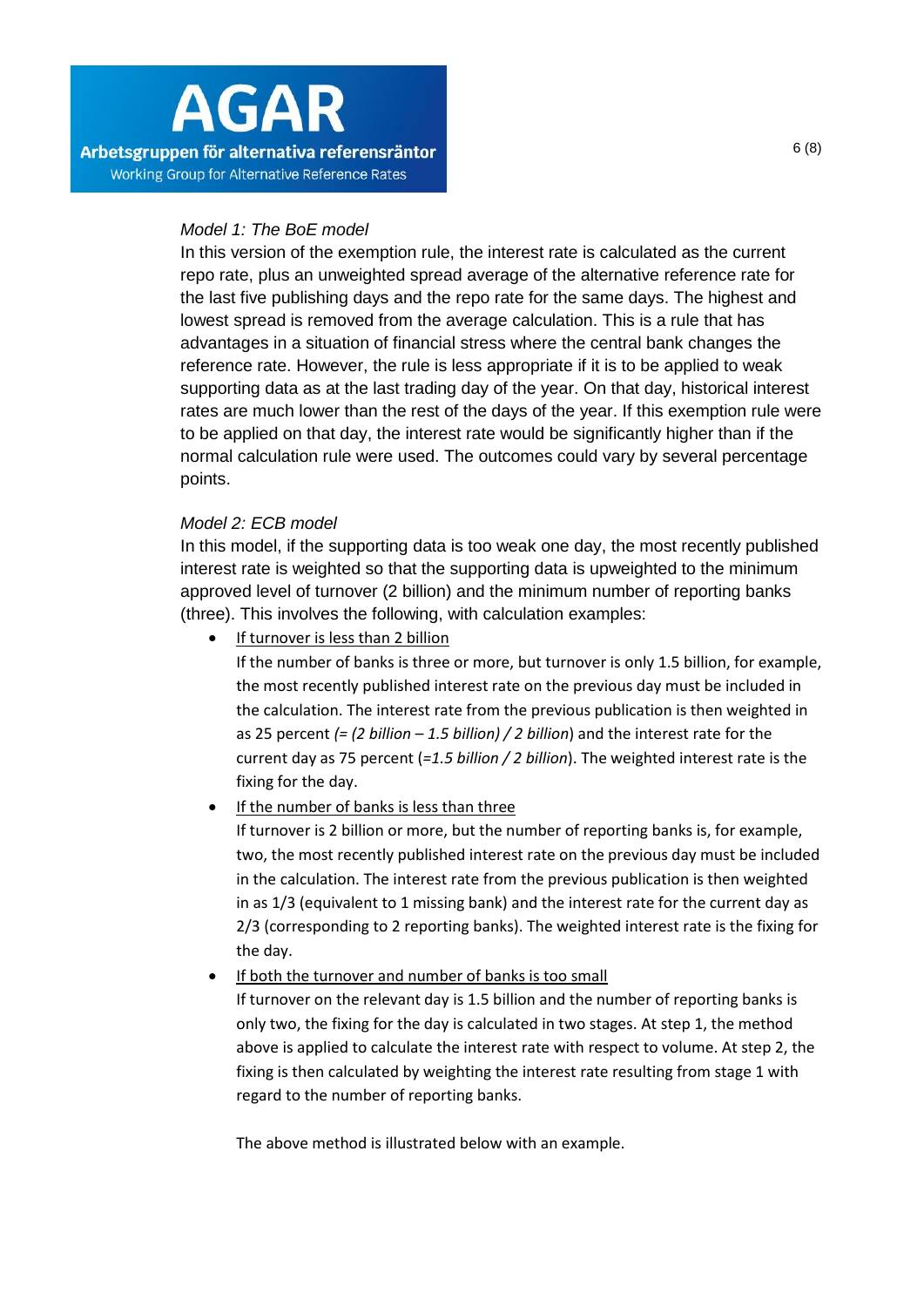

| Most recent fixing          | $-0.30%$                                                           |
|-----------------------------|--------------------------------------------------------------------|
| <b>Today's contribution</b> |                                                                    |
| Bank A                      | -0.28%, 0.4 billion                                                |
| <b>Bank B</b>               | $-0.26%$ , 1.1 billion                                             |
| <b>Calculations</b>         |                                                                    |
| Step 1                      | $-0.28*\frac{0.4}{2}-0.26*\frac{1.1}{2}-0.30*\frac{0.5}{2}=-0.274$ |
| Step 2                      | $-0,274*\frac{2}{3}-0,30*\frac{1}{3}=-0,283$                       |
| Today's fixing              | $-0.283%$                                                          |

### **Questions**

- Do you think that the exemption rule would reduce the need for contractual fallbacks and boost confidence in the reference rate?
- Which of the proposed exemption rules (model 1 or 2) do you prefer?
- <span id="page-6-0"></span>Do you have suggestions for a different design of the exemption rule?

# **Calculation of fixing**

The Working Group suggests that once the supporting data has been trimmed (see above), a volume-weighted average of the remaining transactions should be calculated. There will be no exemption rules other than those mentioned above in the event of a lack of supporting data. This means that the movements that take place in the interest rate at the end of the year will not be removed unless the supporting data is insufficient, and the exemption rule must be used. It is the Working Group's view that the interest rates that have been reported in the last trading days of recent years are relevant in relation to the level of interest in deposits on these days. Critics have argued that these spikes may affect the valuation of assets and liabilities for companies and wealth managers. It is the Working Group's firm opinion that valuation should not be carried out with an O/N interest rate. If possible, valuations can be made using an average (compounded) of an O/N interest rate over a longer coupon period, as is the case in other countries where the RFR has been introduced, in which case an individual day's listing matters less.

## **Questions**

<span id="page-6-1"></span>Do you think these interest calculation methods should apply?

## **Summary of questions**

- Do you think there is an alternative, better timing for publication?
- Does the content of the proposed daily publication appear to be what you are interested in, or do you think anything should be removed or added?